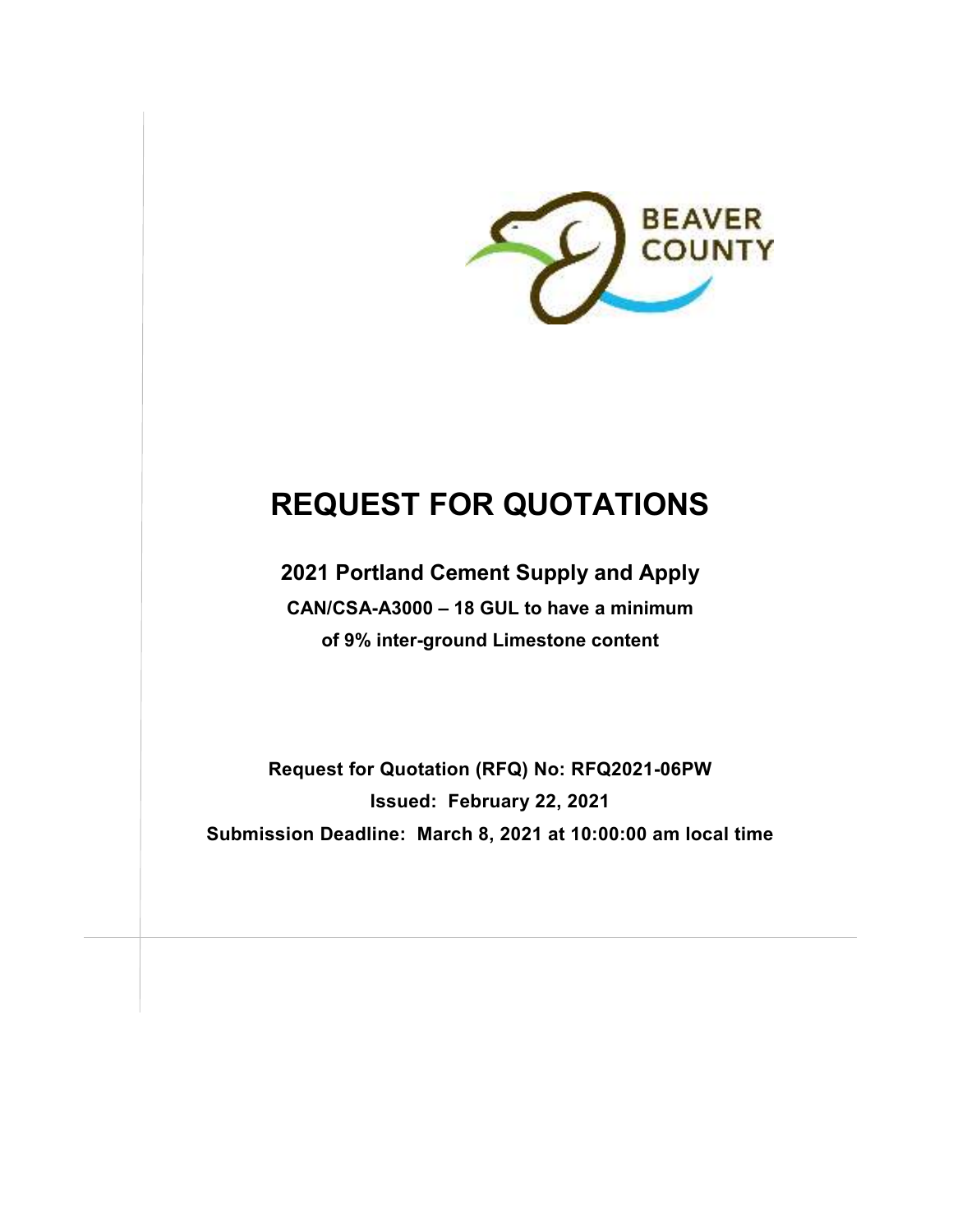# **TABLE OF CONTENTS**

| 1.1 |  |  |
|-----|--|--|
| 1.2 |  |  |
| 1.3 |  |  |
| 1.4 |  |  |
| 1.5 |  |  |
| 1.6 |  |  |
| 1.7 |  |  |
| 1.8 |  |  |
| 1.9 |  |  |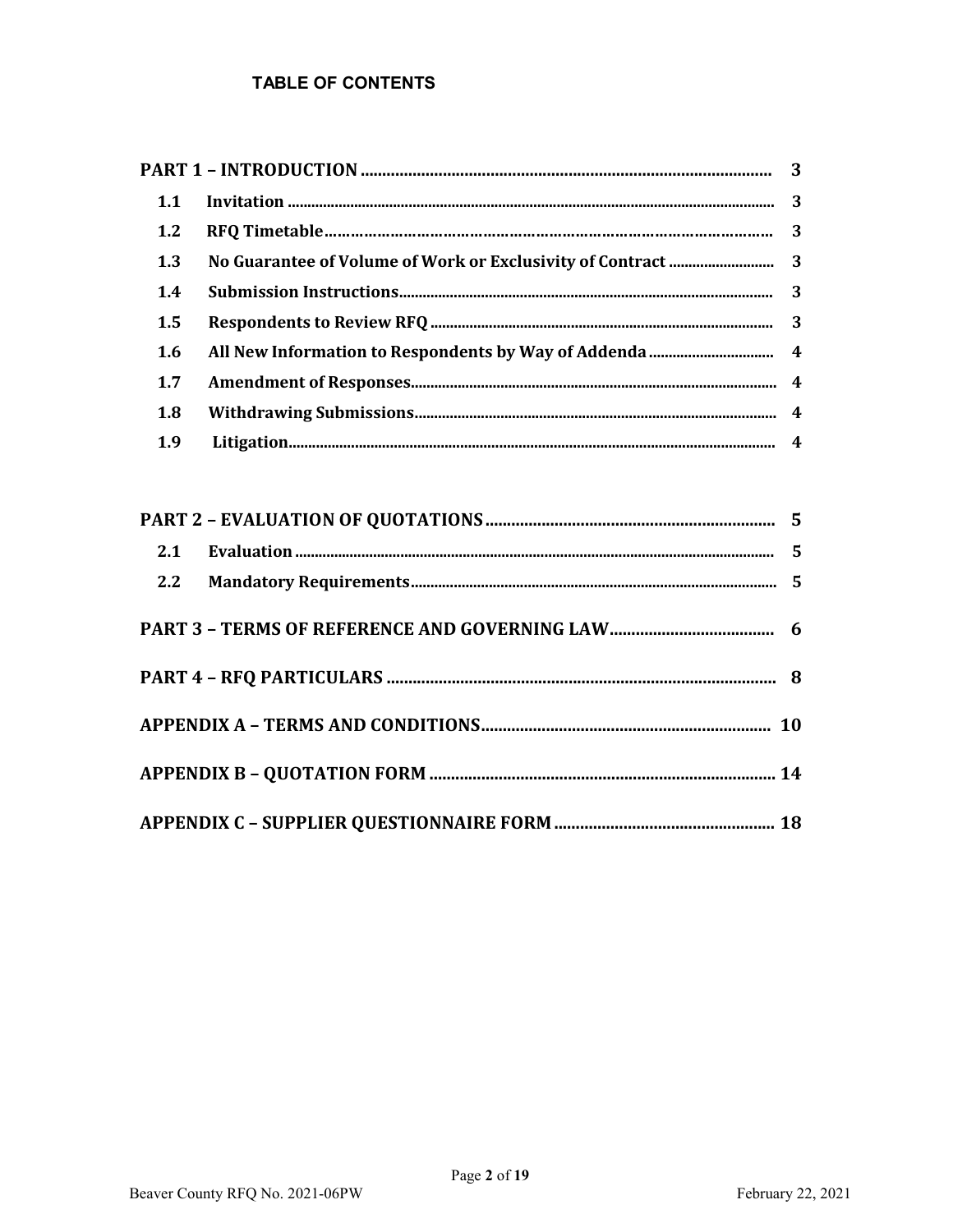# **PART 1 – INTRODUCTION**

# **1.1 Invitation**

This Request for Quotations (the "RFQ") issued by Beaver County (the "County") is an invitation to submit non-binding offers for the provision and application of Portland Cement: to CAN/CSA-A3000 – 18 GUL to have a minimum of 9% inter-ground Limestone content as further described in Part 4 – RFQ Particulars, for the Rates established in Appendix B. The Respondent selected pursuant to this RFQ process will be informed in writing. Respondents not selected will also be informed in writing.

For the purposes of this procurement process, the "County Contact" shall be:

| <b>County Contact:</b> | Dan Blackie, Superintendent of Transportation |
|------------------------|-----------------------------------------------|
| Email:                 | dblackie@beaver.ab.ca                         |

#### **1.2 RFQ Timetable**

| Issue Date of RFQ          | <b>February 22, 2021</b>                |
|----------------------------|-----------------------------------------|
| <b>Submission Deadline</b> | March 8, 2021 at 10:00:00 am local time |

#### **1.3 No Guarantee of Volume of Work or Exclusivity of Contract**

Beaver County makes no guarantee of the value or volume of work to be assigned to the successful respondent. The Agreement with the selected Respondent will not be an exclusive contract for the provision of the described Deliverables. Beaver County may contract with others for the same or similar Deliverables to those described in the RFQ or may obtain the same or similar Deliverables internally.

#### **1.4 Submission Instructions**

All submissions whether delivered in person, sent by mail, or courier, should be directed to:

Beaver County Box 140 5120-50 st Ryley, AB T0B 4A0 RFQ No. RFQ2021-06PW – Supply and Apply of Portland Cement: to CAN/CSA-A3000 – 18 GUL to have a minimum of 9% inter-ground Limestone content

Attention: Dan Blackie, Superintendent of Transportation

Email submissions sent to: pwtenders@beaver.ab.ca

Submissions are to be prominently marked with the RFQ title and number (see RFQ cover), with the full legal name and return address of the respondent, and with the Submission Deadline.

RFQ opening will be closed due to COVID 19 restrictions, however a summary will be emailed out to each Respondent.

#### **1.5 Respondents to Review RFQ**

Respondents shall promptly examine all of the documents comprising this RFQ and (a) shall report any errors, omissions or ambiguities and (b) may direct questions or seek additional information in writing by e-mail to the Beaver County Contact. Beaver County is under no obligation to provide additional information but may do so at its sole discretion. It is the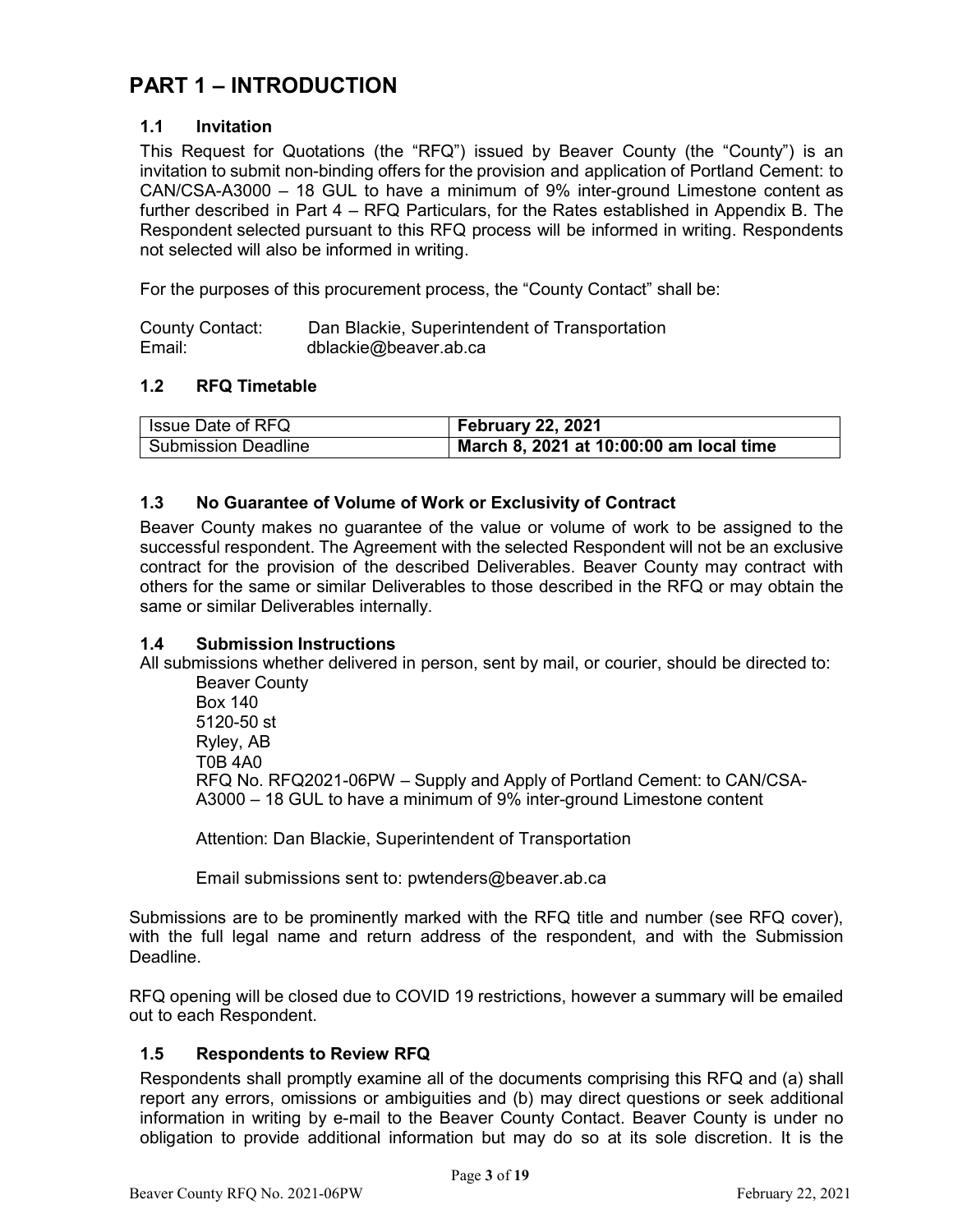responsibility of the Respondent to seek clarification from the Beaver County Contact on any matter it considers to be unclear. Beaver County shall not be responsible for any misunderstanding on the part of the Respondent concerning this RFQ or its process.

Respondents and their representatives may not contact individuals employed or engaged by any member of Beaver County, other than the Beaver County Contact, concerning matters regarding this RFQ. Only information received by the Beaver County Contact will be considered in the RFQ process. All such communications must be in writing. Any respondent that does not follow these instructions may be disqualified.

# **1.6 All New Information to Respondents by Way of Addenda**

This RFQ may be amended only by an addendum in accordance with this section. If Beaver County, for any reason, determines that it is necessary to provide additional information relating to this RFQ, such information will be communicated to all Respondents by addenda. Each addendum shall form an integral part of this RFQ. Such addenda may contain important information, including significant changes to this RFQ. Respondents are responsible for obtaining all addenda issued by Beaver County.

### **1.7 Amendment of Responses**

Respondents may amend their responses prior to the Submission Deadline by submitting the amendment in a sealed package prominently marked with the RFQ title and number and the full legal name and return address of the respondent to the location set out above. Any amendment should clearly indicate which part of the response the amendment is intended to amend or replace.

### **1.8 Withdrawing Submissions**

At any time throughout the RFQ process, a respondent may withdraw a submission. To effect a withdrawal, a notice of withdrawal must be sent to the County Contact and must be signed by an authorized representative. The County is under no obligation to return withdrawn submissions.

#### **1.9 Litigation**

Pursuant to Beaver County **Policy ADM-007 – Purchasing Policy**, suppliers who have initiated legal proceedings against Beaver County are ineligible to submit a proposal in response to this RFQ. For further information, please contact the Beaver County Contact.

[End of Part 1]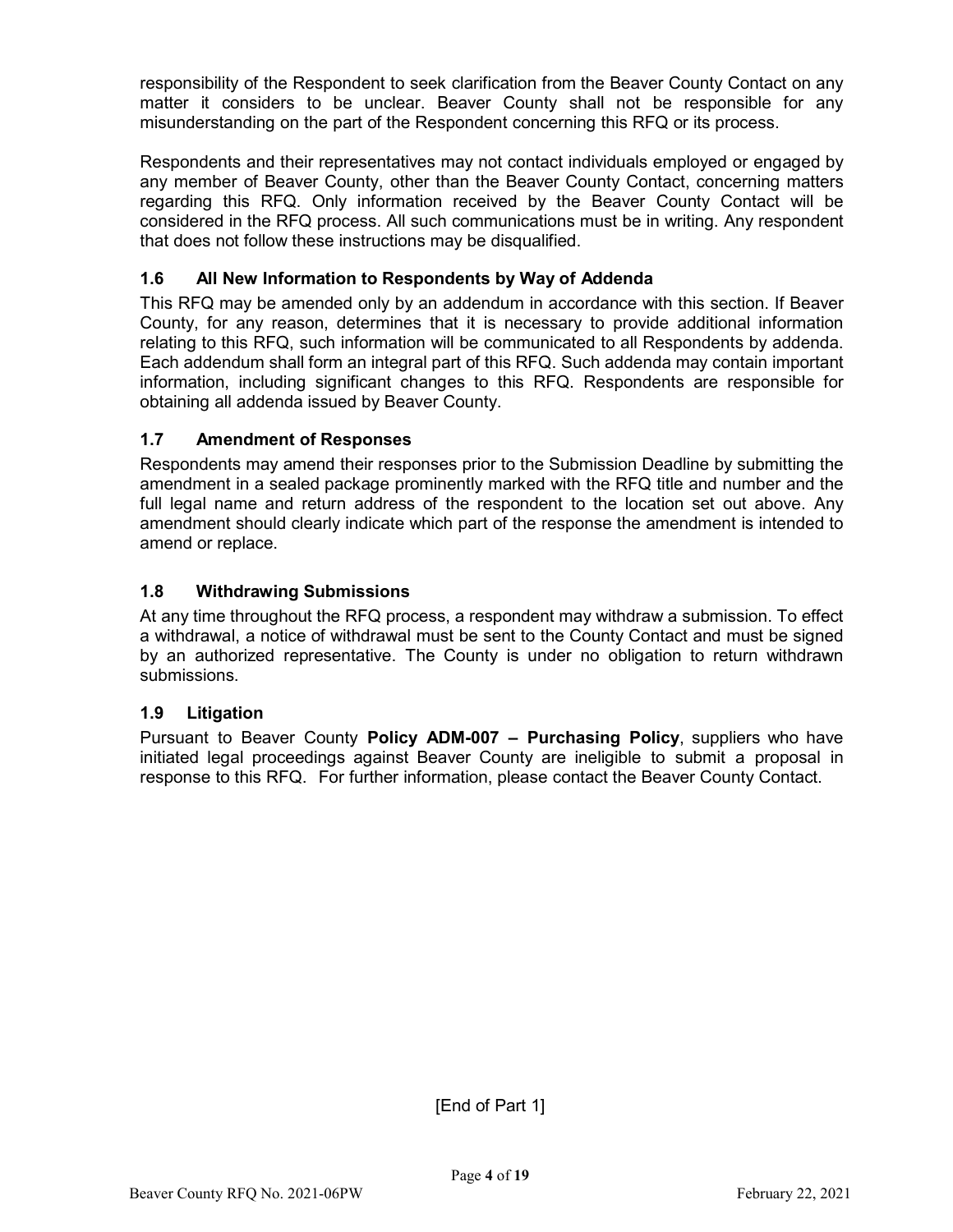# **PART 2 – EVALUATION OF QUOTATIONS**

### **2.1 Evaluation**

Each RFQ will be evaluated on the basis of the criteria listed below and Beaver County will have the sole and unfettered discretion to award up to the maximum number of points for each criteria as listed below. By submitting a RFQ, the Respondent acknowledges and agrees that Beaver County has, and it is hereby entitled to exercise, the sole and unfettered discretion to award the points for the evaluation of the noted criteria.

By submitting its RFQ, each Respondent acknowledges and agrees that it waives any right to contest in any legal proceedings, the decision of Beaver County to award points in respect of the criteria noted below. The criteria and the maximum number of points for each criteria are as follows:

| <b>Total Points</b>                | 100 points |
|------------------------------------|------------|
| 5. Equipment Specification and Age | 20 points  |
| 4. Reference Checks                | 20 points  |
| 3. Prior relevant experience       | 20 points  |
| 2. Safety Record/C.O.R.            | 20 points  |
| 1. Price                           | 20 points  |

Subject to the Terms of Reference and Governing Law, the top-ranked respondent(s) as established under the evaluation will be selected to enter into a contract for the provision of the Deliverables. The selected respondent will be expected to enter into a contract within the timeframe specified in the selection notice. Failure to do so may, among other things, result in the disqualification of the respondent and the selection of another respondent, or the cancellation of the RFQ.

#### **2.2 Mandatory Requirements**

Each quotation must include:

- Appendix B Quotation Form completed and signed by an authorized representative of the respondent
- Appendix C Supplier Questionnaire Form completed by the respondent with attached Insurance Certificate and WCB Clearance Letter

[End of Part 2]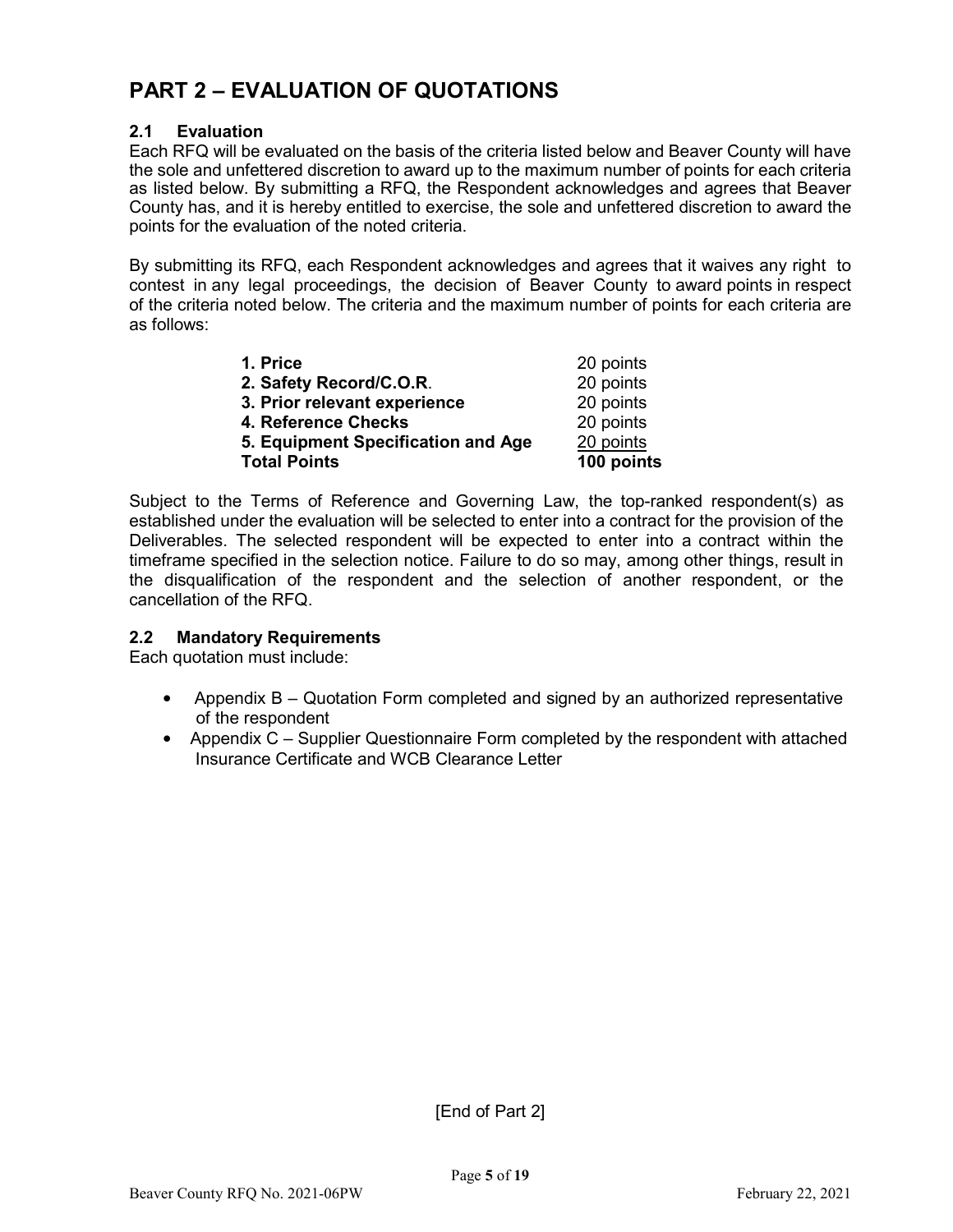# **PART 3 – TERMS OF REFERENCE AND GOVERNING LAW**

In responding to this RFQ, and to be eligible for consideration, each Respondent must submit a completed and signed Quotation Form that, among other things, acknowledges its acceptance of the RFQ Terms of Reference and Governing Law as contained hereunder:

- (a) this RFQ process is not intended to create a formal legally binding bidding process and shall not give rise to the legal rights or duties applied to a formal Contract A binding bidding process or any other legal obligations arising out of any tendering process contract or collateral contract, and instead shall be governed by the common law applicable to direct commercial negotiations;
- (b) neither party shall have the right to make any claims (in contract, tort, or otherwise) against the other with respect to the award of a contract, the failure to award a contract or the failure to honour a quotation;
- (c) the Respondent will bear its own costs associated with, or incurred in, the preparation and presentation of its quotation, including, if applicable, costs incurred for interviews or demonstrations;
- (d) no legal obligation regarding the procurement of any good or service shall be created between the Respondent and Beaver County until Beaver County accepts the Respondent's offer in writing;
- (e) when evaluating quotations, Beaver County may request further information from the Respondents or third parties in order to verify, clarify or supplement the information provided in the Respondent's submission, and Beaver County may revisit and re-evaluate the Respondent's submission or ranking on the basis of any such information;
- (f) Beaver County may consider the Respondent's past performance on previous contracts or any other relevant information taken into account by Beaver County when determining the acceptability of a Respondent;
- (g) Beaver County may disqualify a Respondent for any conduct, situation or circumstance that constitutes a Conflict of Interest, as solely determined by Beaver County. "Conflict of Interest" shall have the meaning ascribed to it in the Quotation Form (Appendix B);
- (h) the Respondent consents to Beaver County's collection of the information as contemplated under this RFQ for the uses contemplated under this RFQ;
- (i) Beaver County will not return the submission or any accompanying documentation submitted by a respondent;
- (j) Beaver County may elect not to consider a Respondent whose quotation contains misrepresentations or any other inaccurate, misleading or incomplete information;
- (k) Beaver County may prohibit a Respondent from participating in a procurement process based on poor past performance or based on inappropriate conduct and such inappropriate conduct shall include but not be limited to (i) the submission of quotations containing misrepresentations or any other inaccurate, misleading or incomplete information, (ii) the refusal of the respondent to honour its pricing or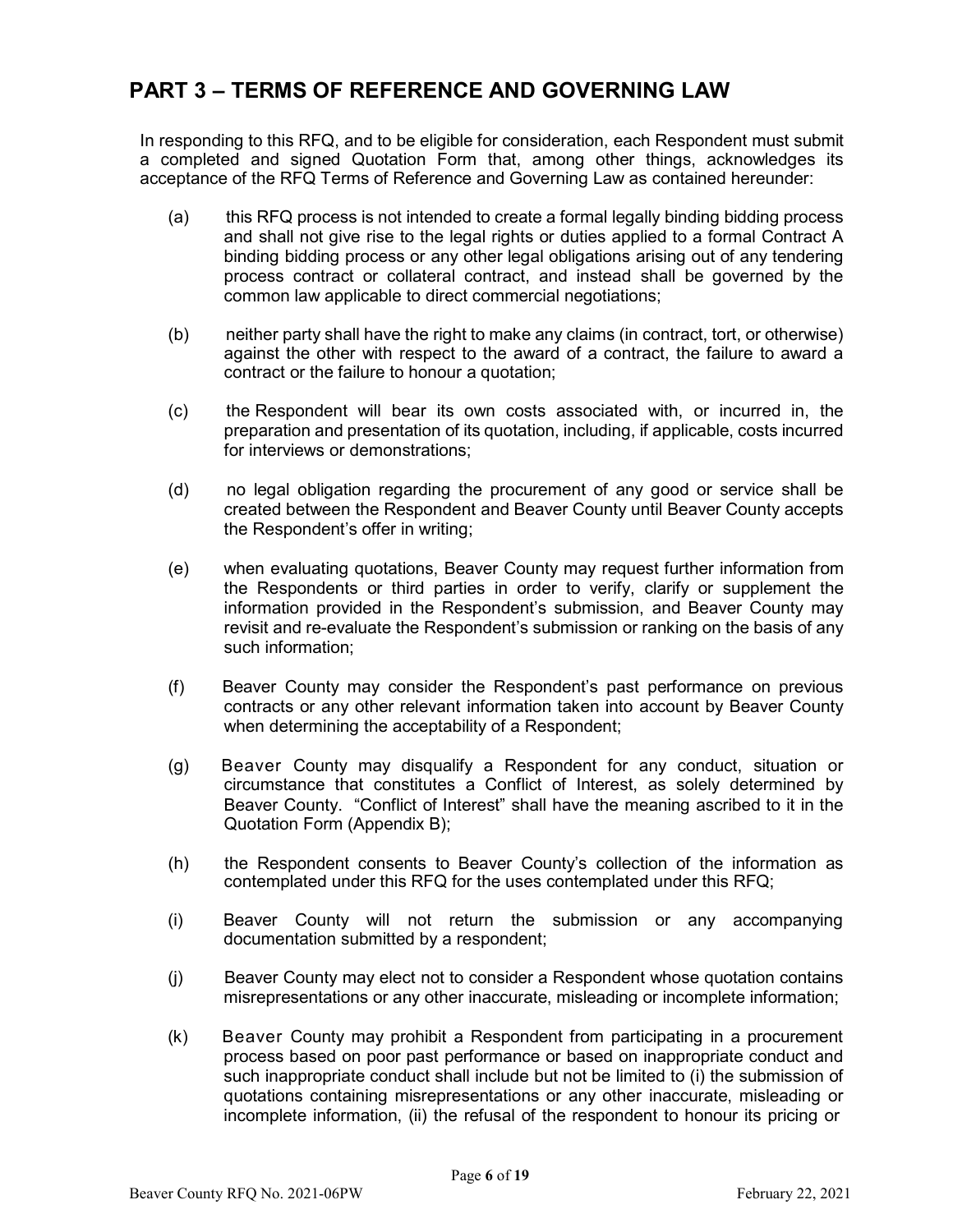other commitments made in its quotation, or (iii) any other conduct, situation or circumstance, as solely determined by Beaver County, that constitutes a Conflict of Interest; and

(l) Beaver County may cancel this RFQ process at any time.

The parties also acknowledge that these terms (a) are included for greater certainty and are intended to be interpreted broadly and separately (with no particular provision intended to limit the scope of any other provision); (b) are non-exhaustive (and shall not be construed as intending to limit the pre-existing rights of the parties to engage in precontractual discussions in accordance with the common law governing direct commercial negotiations); and (c) are to be governed by, and interpreted and construed in accordance with, the laws of the province of Alberta and the federal laws of Canada applicable therein.

[End of Part 3]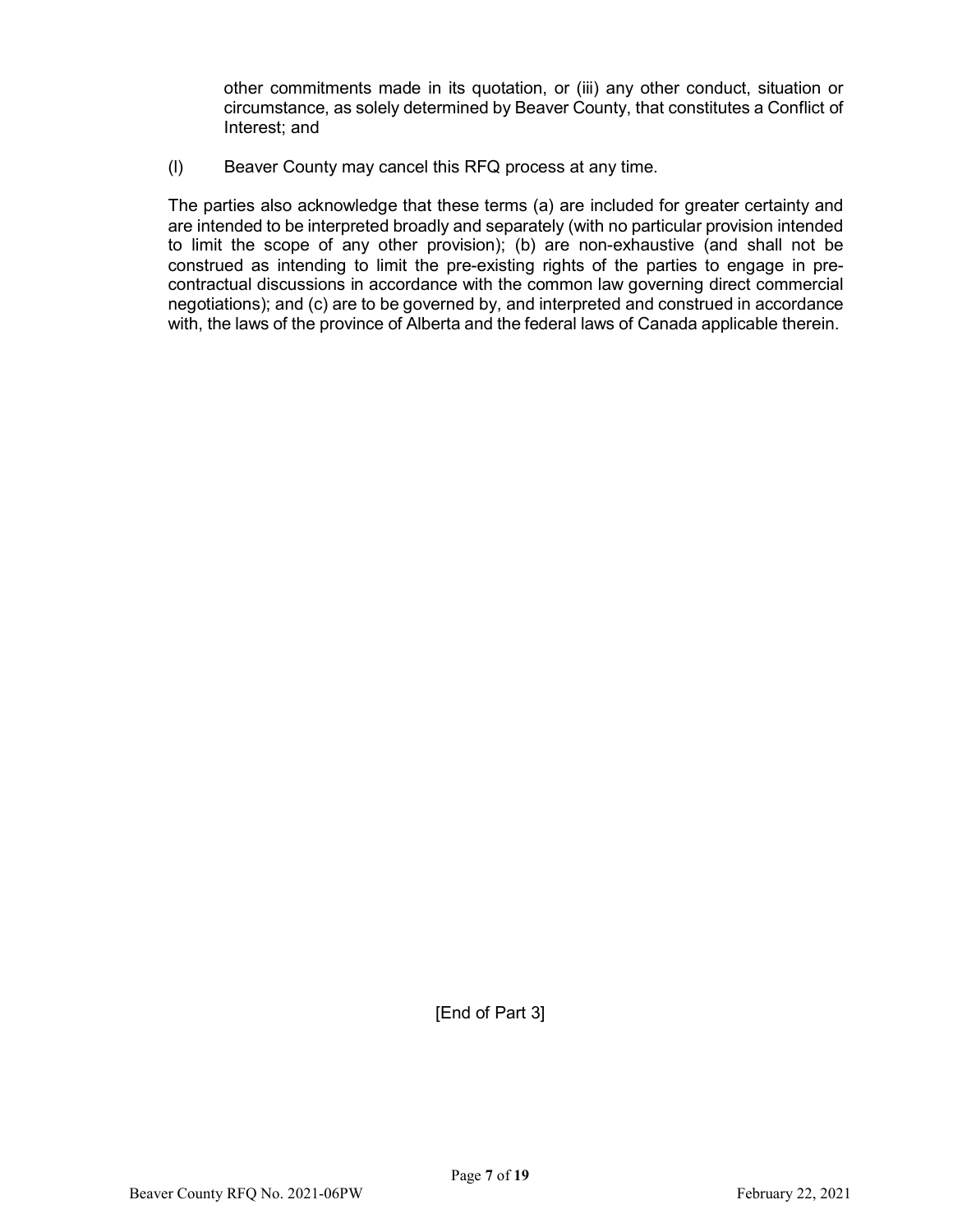# **PART 4 – RFQ PARTICULARS**

# **4.1 Deliverables**

Beaver County is seeking submissions from suppliers who can provide, Supply and Apply of Portland Cement: to CAN/CSA-A3000 – 18 GUL to have a minimum of 9% inter-ground Limestone content:

- **4.1.1** The supply and application of up to two thousand three hundred and seventeen metric tonnes. (3,505 metric tonnes) of Portland Cement: to CAN/CSA-A3000 – 18 GUL to have a minimum of 9% inter-ground Limestone content.
- **4.1.2** Standard mix design for bidding purposes will be 6% cement. Based on our project required will be 234 tonne/km. This calculation is based on the following formula with the assumption of a soil density of 1950kg/m3. Road dimensions: Width 8m x Depth 250mm x Length 1km Based on an application rate at 6% (typical range from 5% to 7%) 1950kg/m3 x 8m x 250mm x 1km x 6% = 234 tonne/km
- **4.1.3** The successful contractor may be required to conduct a small number of soil samples on the road to confirm the above application rate or to make adjustments according to the soil conditions.
- **4.1.4** Supply the labour and equipment necessary to place the said materiel on the road surface using an all-terrain spreader with a rate accuracy plus or minus 1% ability to monitor wheel speed and ground radar to ensure spreading accuracy.

### **4.1.5 Quantities**

#### **FORMULAS**

#### **- length x width = area (meters squared)**

#### **- density x width x depth x length (converted to kms) x application rate = Amount needed in Metric Tonnes**

|                         | Location                                                   | <b>Totals</b> |
|-------------------------|------------------------------------------------------------|---------------|
| 1                       | RGE RD 202 between TWP RD 504 & TWP RD 510 (3.4 KM)        |               |
|                         | $3400m \times 8m = 27,200 m^2$                             | 796 MT        |
|                         | Cement – 1950kg x 8m x 0.250mm x 3.4km x $6\%$ = 796mt     |               |
| $\overline{2}$          | TWP RD 512 between RGE RD 195 to 300m west of RGE RD 191   |               |
|                         | $(6.4 \text{ KM})$                                         | 1498 MT       |
|                         | 6400m x 8m = $51,200$ m <sup>2</sup>                       |               |
|                         | Cement – 1950kg x 8m x 0.250mm x 6.4km x $6\%$ = 1498mt    |               |
| $\mathbf{3}$            | RGE RD 132 between TWP RD 480 to P&H yard (1.7 KM)         |               |
|                         | $1700m \times 9m = 15,300 m^2$                             | 537 MT        |
|                         | Cement – 1950kg x 9m x 0.300mm x 1.7km x $6\%$ = 537mt     |               |
| $\overline{\mathbf{4}}$ | TWP RD 480 between RGE RD 132 to Cargill Entrance (0.8 KM) |               |
|                         | $800m \times 9m = 7,200 m^2$                               | 253 MT        |
|                         | Cement – 1950kg x 9m x 0.300mm x 0.8km x $6\%$ = 253mt     |               |
| 5                       | RGE RD 132 north of P&H to TWP RD 482 repairs (0.8 KM)     |               |
|                         | $800m \times 8m = 6,400 m^2$                               | <b>187 MT</b> |
|                         | Cement – 1950kg x 8m x 0.250mm x 0.8km x $6\%$ = 187mt     |               |
| 6                       | TWP RD 482 between RGE RD 132 & HWY 36 repairs (1 KM)      |               |
|                         | $1000m \times 8m = 8,000 m^2$                              | 234 MT        |
|                         | Cement – 1950kg x 8m x 0.250mm x 1km x $6\%$ = 234mt       |               |
|                         |                                                            |               |
|                         | <b>Total Metric Tonnes Needed</b>                          | 3,505 MT      |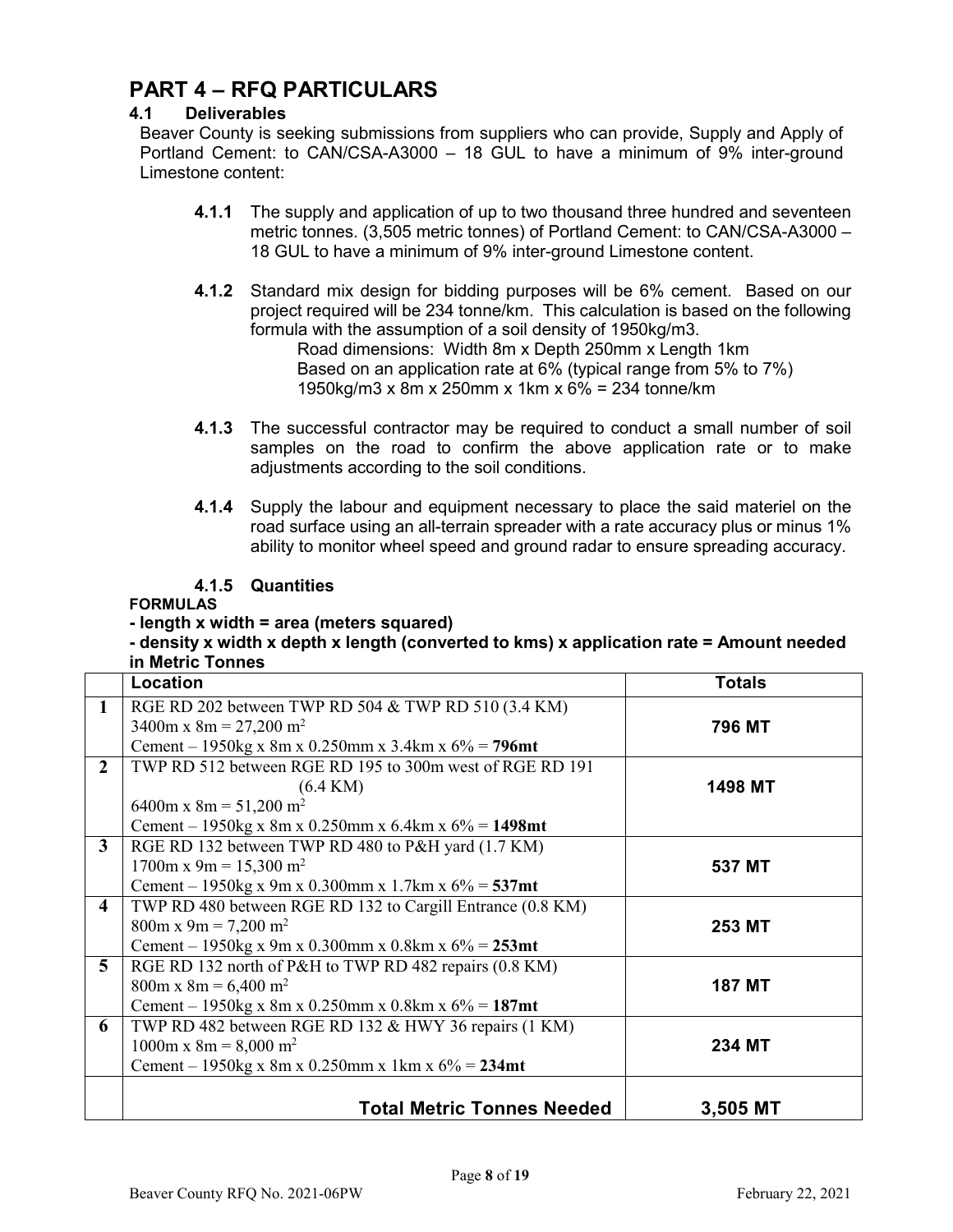The provision of the Deliverables will be governed by the terms and conditions set out in Appendix A – Terms and Conditions.

### **4.2 Phase 1 – Preliminary Work**

Project initialization meeting – Successful contractor will meet with the County for:

- The exchange of available information pertinent to the project
- To become cognizant of special local requirements particular to the project
- Establishing a Beaver County contact for communications
- To become aware of the manner in which the County foresees communications, reporting procedures, and liaisons to occur.
- In regards to site investigation and inspection, the consultant will carry out a detailed inspection.

Other work and details required:

- Roadside hazards will be assessed for warrants.
- Other inspections of site specific items as may be required as determined on site.

#### **4 . 3 Phase 2 – Construction**

#### **Base Stabilization (Cement) - The successful contractor will be required to:**

- Supply the required cement product according to Appendix  $A$ ,  $2 -$ Time (weather permitting)
- Delivery of product on site within 24 hours of request;
- Supply of all necessary equipment for the delivery and application of the cement product to Beaver County roads as per Part 4 Quantities – 4.1.5;
- Supply at least 126 metric tonne of cement, and apply using an all-terrain spreader with a rate accuracy plus or minus 1% ability to monitor wheel speed and ground radar to ensure spreading accuracy per day.
- Participate in regular safety meetings conducted on-site as required.
- Beaver County will conduct all construction for this project, with the exception of the delivery and application of the cement product. **Product will be mixed by County Forces**.

#### **4.4 Dedicated Account Representative**

The Supplier shall assign a dedicated account representative who is the single point of contact, and can respond to inquiries as required. The Supplier will also provide notification of changes to the assigned representative, if required.

#### **4.5 Corporate Profile, Demonstrated Experience and Qualifications**

This criterion will be evaluated as follows:

- (a) Corporate suitability and suitability of any parties in a joint venture and any subcontractors.
- (b) Number of years the respondent has been providing similar goods and services relevant to the Deliverables.
- (c) References in accordance with instructions set out in Appendix C Supplier Questionnaire Form

[End of Part 4]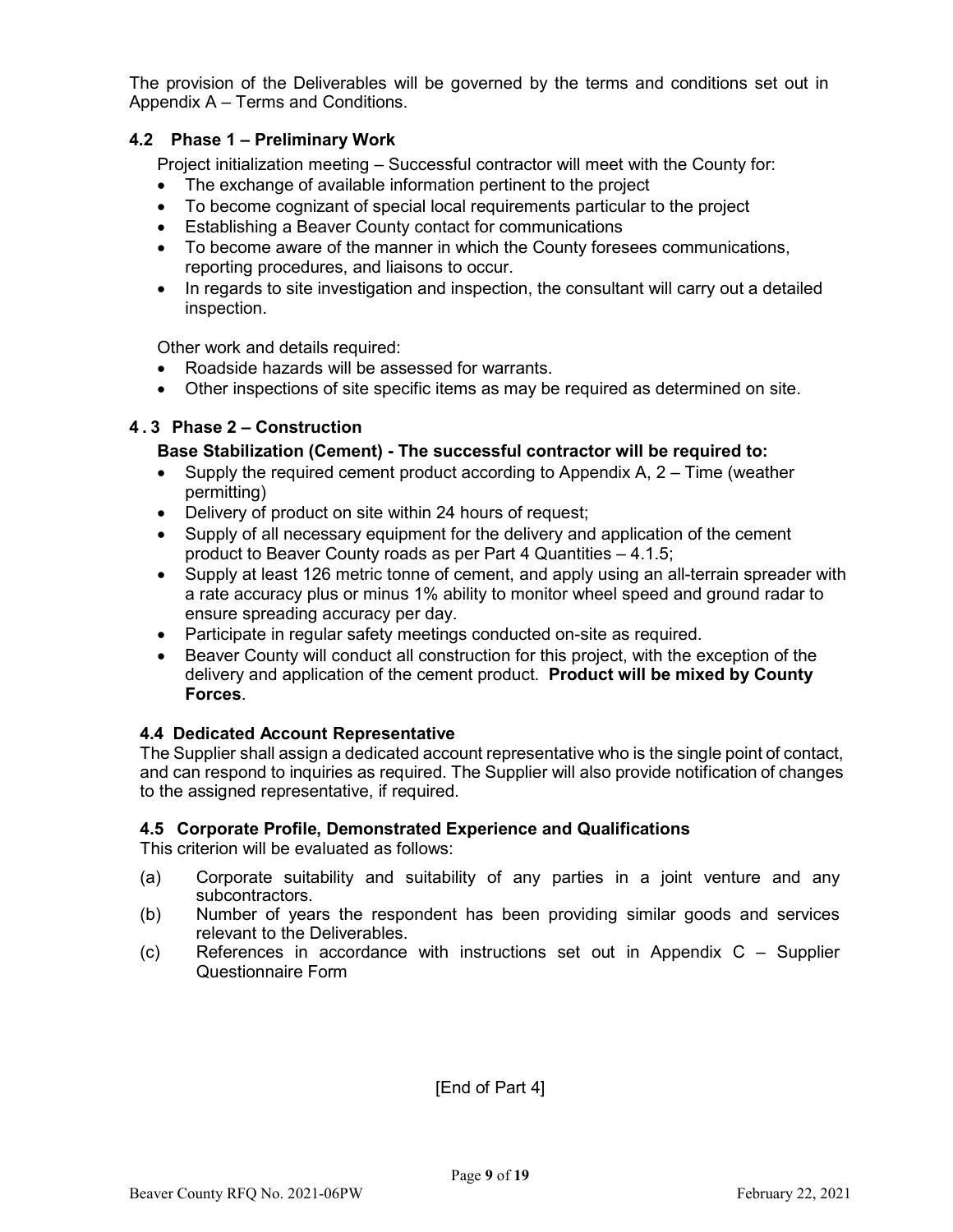# **APPENDIX A – TERMS AND CONDITIONS**

#### **1. Scope**

Beaver County is seeking submissions from suppliers who can provide Portland Cement: to CAN/CSA-A3000 – 18 GUL to have a minimum of 9% inter-ground Limestone content:

- **1.1** The supply and application of up to three thousand five hundred and five tonne. (3,505 metric tonnes) of;
- **1.2** Supply the labour and equipment necessary to place the said materiel on the road surface using an all-terrain spreader with a rate accuracy plus or minus 1% ability to monitor wheel speed and ground radar to ensure spreading accuracy.

\*\*\*Please note all dates are weather dependent\*\*\*

#### **2. Time**

|                         | er "Please note all dates are weather dependent""        |                                       |                                        |
|-------------------------|----------------------------------------------------------|---------------------------------------|----------------------------------------|
|                         | Location                                                 | <b>Estimated</b><br><b>Start Date</b> | <b>Estimated</b><br><b>Finish Date</b> |
|                         | RGE RD 202 between TWP RD 504 & TWP RD 510               | July 19                               | July 28                                |
| $\overline{2}$          | TWP RD 512 between RGE RD 195 to 300m west of RGE RD 191 | June 21                               | July 13                                |
| 3                       | RGE RD 132 between TWP RD 480 to P&H                     | Jun 1                                 | June 7                                 |
| $\overline{\mathbf{4}}$ | TWP RD 480 between RGE RD 132 to Cargill Entrance        | May 25                                | May 30                                 |
| 5                       | RGE RD 132 north of P&H to TWP RD 482 repairs            | June 8                                | June 10                                |
| 6                       | TWP RD 482 between RGE RD 132 & HWY 36 repairs           | June 11                               | June 14                                |

#### **3. Assignment**

This contract shall be binding upon the parties' respective successors obligations hereunder, upon written notice to the other party, to any of its subsidiaries and/or affiliated companies, without the consent of the other party. Furthermore, no goods and services to be provided by the Supplier hereunder shall be subcontracted to or provided on behalf of the Supplier by any third party, except upon prior written permission by the County. The County shall have the sole right to assign the contract.

#### **4. Compliance with Laws**

The Respondent shall be responsible for complying with all Federal, Provincial (Alberta), and Municipal laws, rules, regulations and guidelines that apply.

#### **5. Financial**

The County reserves the right to investigate Supplier's financial position.

#### **6. Supplier Performance / Default**

Suppliers aware of potential or pending supply difficulties must notify the County immediately of such difficulties before lack of supply of contracted products endangers the County's ability to supply products to user areas.

In the event of non-performance, the County reserves the right to acquire the items from alternative sources, and the Supplier shall be responsible for any costs beyond what has already been paid to the Supplier, required to complete the Work satisfactorily and will pay the amount thereof to the County on demand.

If the Supplier defaults or fails to perform in accordance with the Terms and Conditions of the offering or otherwise does not comply with any resulting contract as it affects the Supplier's obligations, the County will advise the Respondent in writing. If the default or deficiencies in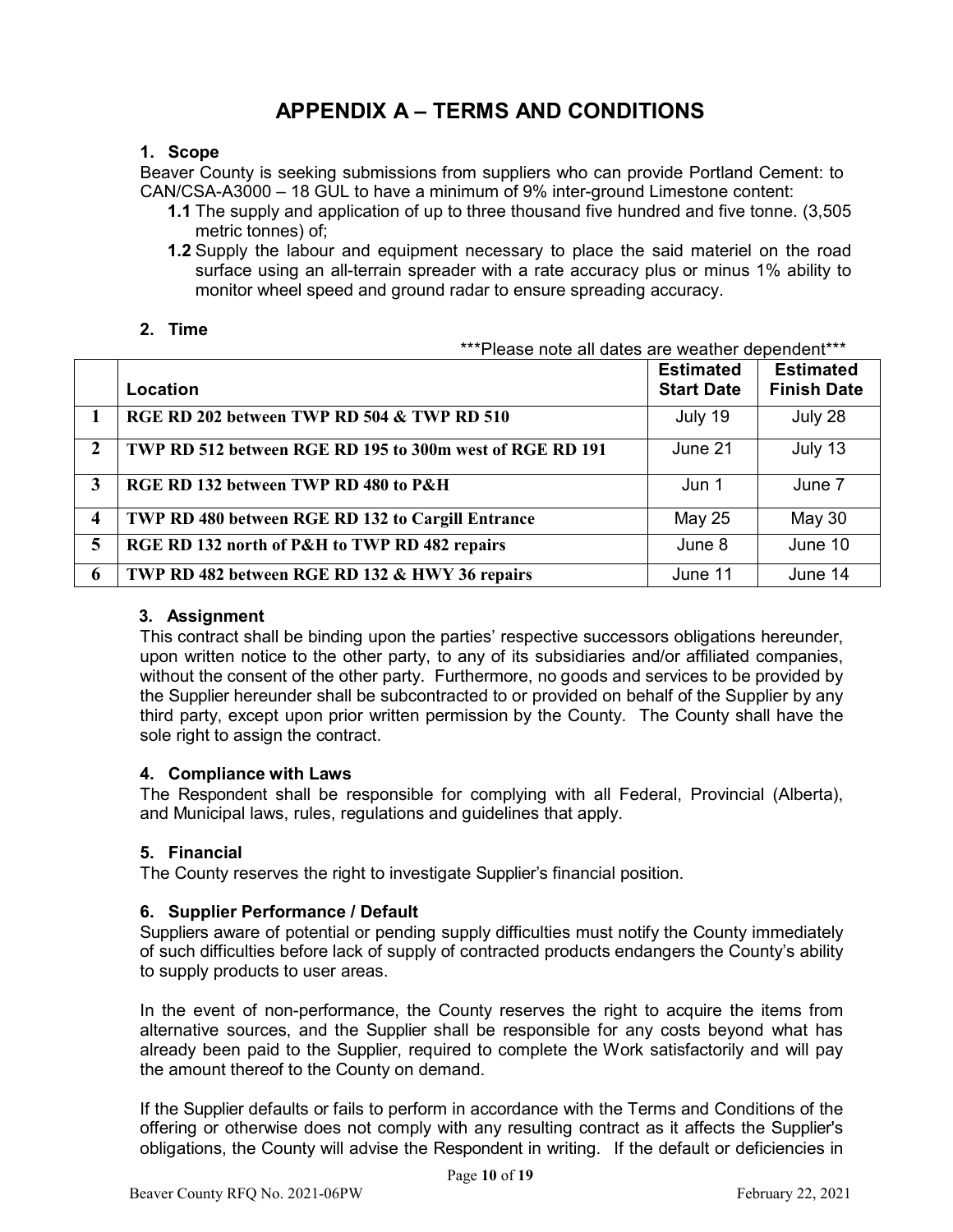performance are not resolved to the County's satisfaction within ten (10) days the County may, at its sole discretion, terminate any remaining portion of the contract with the Supplier upon five (5) days written notice delivered to the Supplier, free of any claim of the Supplier of every nature and kind.

#### **7. Force Majeure**

Neither party shall be responsible for any delay or failure to perform its obligations under this Agreement where such delay or failure is due to fire, flood, explosion, war, embargo, government action, Act of Public Authority, Act of God, or to any other cause beyond its control, except labour disruption.

In the Event of a Force Majeure, the party who is delayed or fails to perform shall give prompt notice to the other party and shall take all reasonable steps to eliminate the cause. Should the Force Majeure event last for longer than thirty (30) days, the County may terminate the Agreement by notice to the Supplier without further liability, expense or cost of any kind.

#### **8. Goods and Services Tax**

The County is subject to the Goods and Services Tax. All Goods and Services Tax shall be identified as a separate line item.

#### **9. Worker's Compensation Board Statement**

The Supplier shall at all times comply with all the requirements of the Worker's Compensation Act of Alberta, amendments thereto, or any successor legislation; and shall upon notice by the County, provide evidence satisfactory to the County of said compliance with the Act within two (2) business days of request by the County.

#### **10. Certificate of Recognition ("C.O.R.") Safety Program Requirement**

**10.1** Unless otherwise stated, RFQ will only be considered when the Supplier, prior to RFQ Closing, has either full certification in the Alberta Labour approved Certificate of Recognition ("C.O.R.") Program appropriate to their industry or a temporary letter of certification issued by the Alberta Construction Safety Association or other appropriate industry association.

**10.2** Certification shall be evident by inclusion of the Supplier's name on the Alberta Construction Safety Association ("A.C.S.A.") C.O.R. certification list current at the RFQ Closing, or submission of a copy of the Alberta Labour Certificate of Recognition or a temporary letter of certification with the RFQ.

**10.3** Beaver County will assume no liability for the non-inclusion of any Supplier on the A.C.S.A. C.O.R. certification lists for any reason whatsoever.

**10.4** Beaver County reserves the right to terminate the Agreement during the course of which the Contractor is decertified from the C.O.R. program or has their temporary letter of certification expire.

**10.5** Beaver County will reject any RFQ which fails to comply with the provisions set out in Article 10.

#### **11. Indemnification**

The Supplier shall indemnify and hold the County harmless with respect to all withholding and all other taxes or amounts of any kind relating to employment of any of the persons providing services to the County with respect to this Agreement.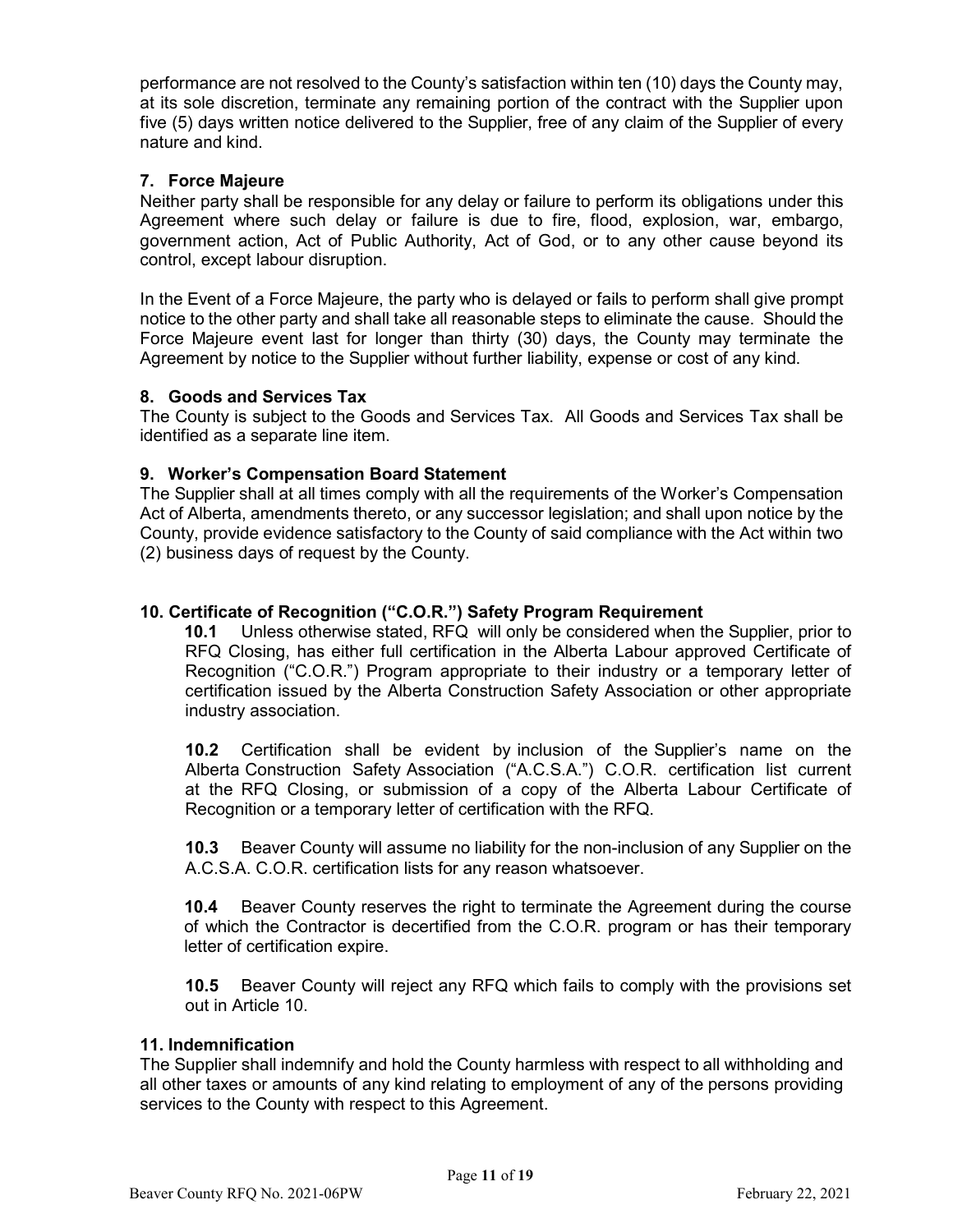The Supplier shall indemnify and save harmless the County, its elected representatives and employees and agents from all claims, costs, losses, expenses, actions, and suits caused by or arising out of direct or indirect performance of this Agreement or by reason of any matter or thing being done, permitted or omitted to be done, by the Supplier, its subcontractors, agents or employees and whether occasioned by negligence. The County shall not be liable or responsible in any way for any personal injury or property damage of any nature whatsoever that may be suffered or sustained by the Supplier, or by any employee, agent or servant of the Supplier in the performance of this Agreement. Such indemnification shall survive this Contract.

#### **12. Insurance**

The RFQ shall be accompanied by a Certificate of Insurance, certifying that the insurance as required by the Agreement, is in place or, if the required insurance is not in place, by a Letter of Insurability or Undertaking of Insurance in standard form from the Supplier's Insurance Broker certifying that the required insurance will be issued to the Supplier if the Respondent is the Successful Supplier.

Required coverage as follows:

- **12.1** standard automobile insurance policy providing third party liability coverage for bodily injury and property damage insurance for limits of at least **FIVE MILLION (\$5,000,000.00) DOLLARS** inclusive and in respect of any one claim for the injury to or death of one or more persons or damage to or destruction of property;
- **12.2** a commercial general liability insurance policy providing coverage of at least **FIVE MILLION (\$5,000,000.00) DOLLARS** inclusive and in respect of any one claim for injury to or death of any one or more persons or damage to or destruction of property. Coverage to include:
	- a. non-owned automobiles;
	- b. independent subcontractors;
	- c. contractual liability including this Agreement;
	- d. broad form property damage endorsement; and
	- e. products and completed operations coverage.
- **12.3** Beaver County be added to the successful Tenderers Comprehensive General Liability as an additional insured with 30 days' notice of cancellation.

#### **13. Jurisdiction**

The parties agree that the laws of the Alberta shall govern the Contract and the Courts of Alberta shall have sole and exclusive jurisdiction over any dispute or lawsuit between the parties.

#### **14. Independent Contractor**

The Supplier is an independent contractor in the performance of this Contract. No employer/employee relationship will be created between the County and the Supplier, or between the County and the Supplier's employees, subcontractors or agents. No rights, privileges, benefits or compensation, other than those, which are expressly set out in the Contract, will apply to the Supplier.

#### **15. No Additional Payment**

No increase in the price of the goods or services or any additional payment will be authorized by the County or made to the Supplier as a result of any change to the Contract unless such increase or additional payment has been authorized in advance and in writing by the County's authorized representative.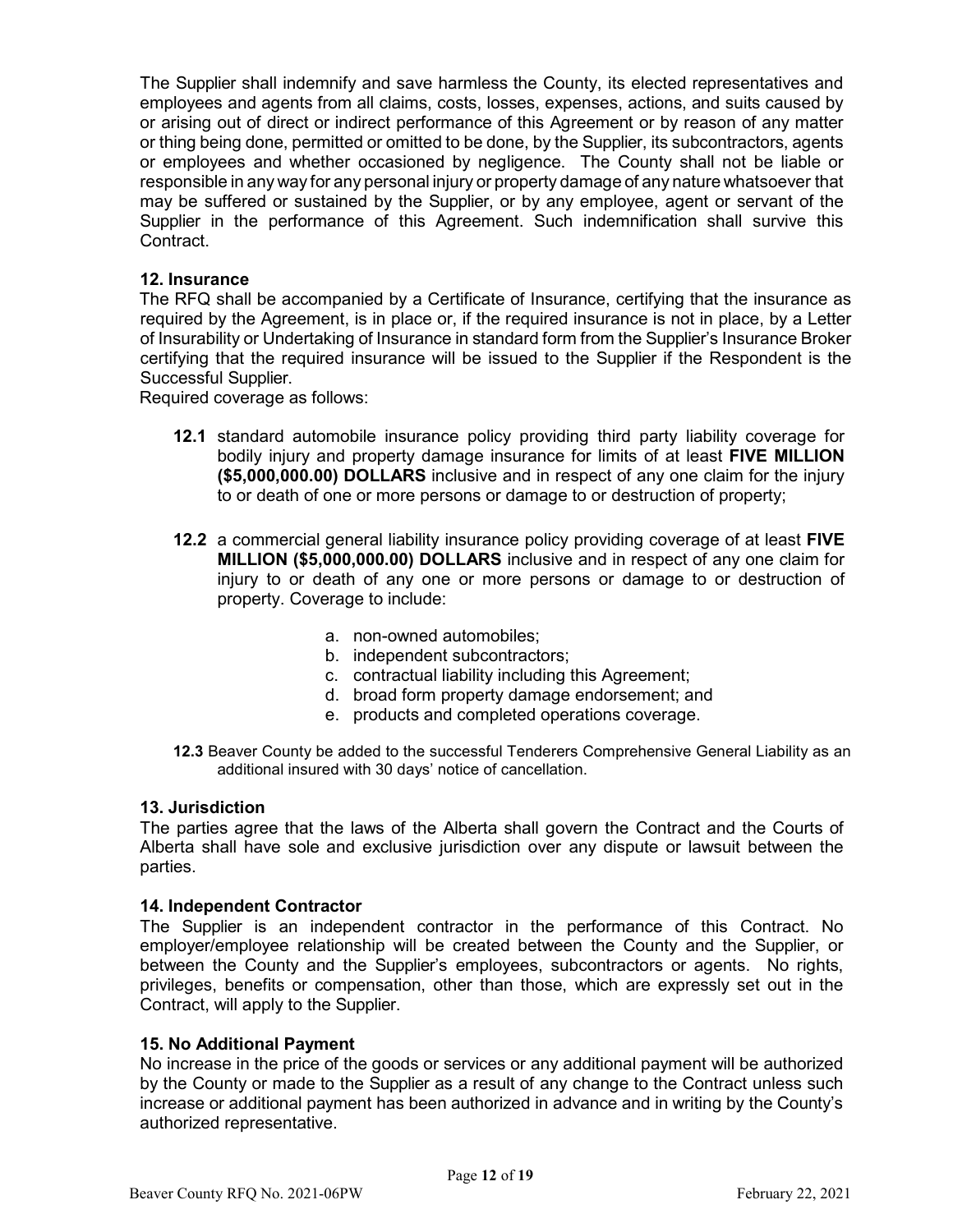#### **16. Termination**

The Contract may be terminated, in whole or in part, without further obligation, liability or expense of any kind under the following conditions:

- a) should the Supplier be adjudged bankrupt, or become insolvent, the County may, without prejudice to any other right or remedy the Supplier t may have, terminate the Agreement by giving the Supplier or their receiver or their trustee in bankruptcy, written notice;
- b) at any time upon notice for a major breach of the terms of this Agreement by the Supplier;
- c) at any time following the failure of the Supplier to remedy, repair, or correct any deficiency or defect upon receiving notice from the County;
- d) upon ten (10) days written notice to the Supplier from the County during the term of this Agreement, whereupon the County shall pay to the Supplier any fees and expenses due to the effective date of cancellation but not thereafter;

The County's rights of termination shall be in addition to any other rights or remedies it may have in law, in equity, or under this Contract.

#### **17. Occupational Health and Safety (OH&S)**

The Supplier shall adhere to all applicable OH&S and site safety standards. The Supplier shall ensure all applicable OH&S Legislation, County Safety Policies, and industry standards are readily available to all of the Supplier's Personnel and that all of the Supplier's Personnel are aware of comply with the OH&S Legislation, County Safety Policies and industry standards.

#### **18. Environmental Protection**

The Supplier's activities shall be conducted in compliance with all standards and all applicable statutes, regulations, bylaws, rules, declarations, directives and orders concerned with environmental assessment and protection as they may be amended, revised, consolidated or substituted from time to time.

#### **19. Entire Agreement**

This Contract constitutes the entire agreement between the parties and shall be binding upon all successors and permitted assigns of the parties.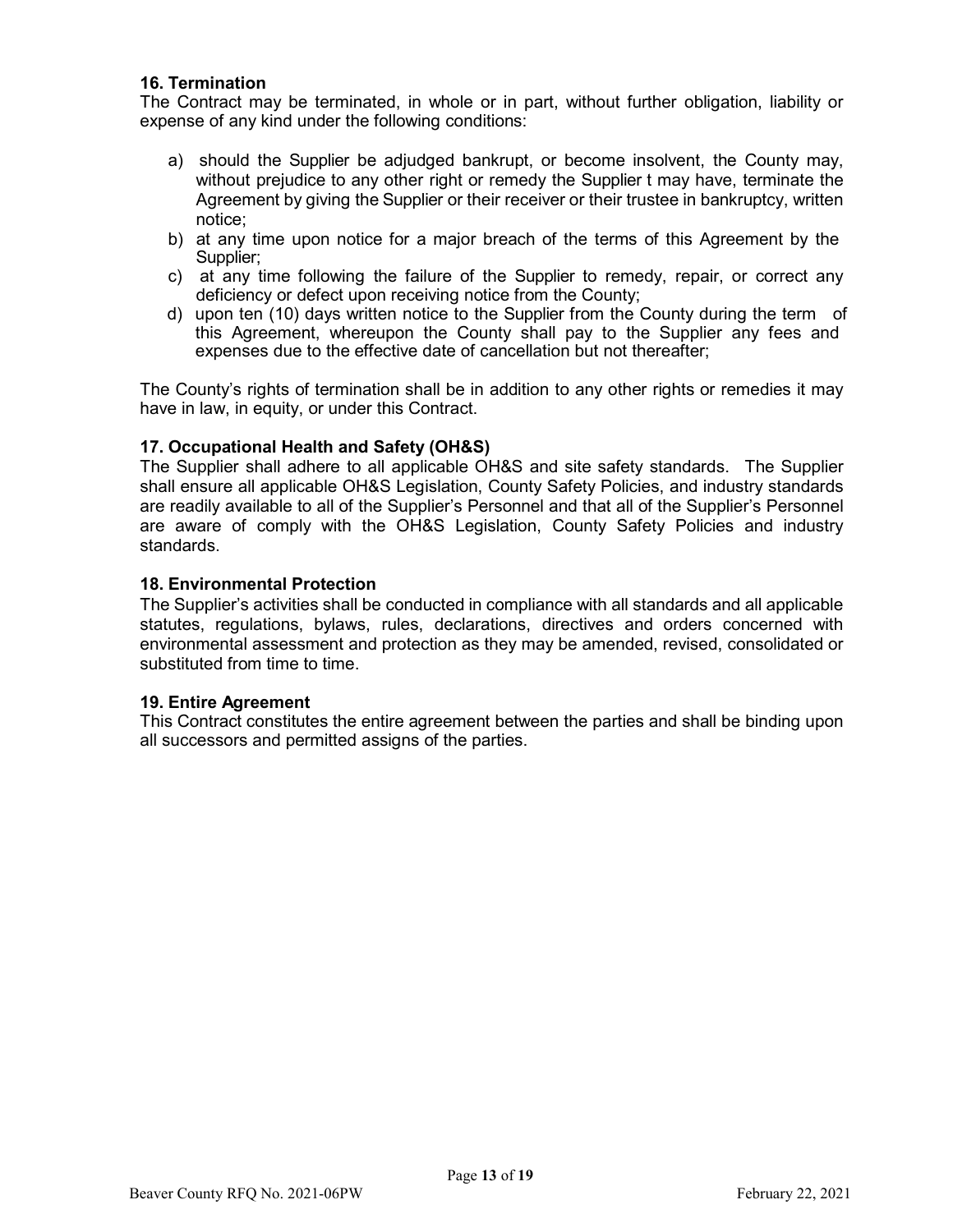# **APPENDIX B – QUOTATION FORM**

### **1. Respondent Information**

Please fill out the following form, and name one person to be the contact for this RFQ response and for any clarifications or amendments that might be necessary.

| <b>Full Legal Name of</b><br>Company:                                                          |  |
|------------------------------------------------------------------------------------------------|--|
| Any Other Relevant Name<br>under Which the<br><b>Respondent Carries on</b><br><b>Business:</b> |  |
| <b>Street Address:</b>                                                                         |  |
| <b>City, Province/State:</b>                                                                   |  |
| <b>Postal Code:</b>                                                                            |  |
| <b>Phone Number:</b>                                                                           |  |
| <b>Fax Number:</b>                                                                             |  |
| <b>Company Website (If Any):</b>                                                               |  |
| <b>RFQ Contact Person and</b><br>Title:                                                        |  |
| <b>RFQ Contact Phone:</b>                                                                      |  |
| <b>RFQ Contact Facsimile:</b>                                                                  |  |
| <b>RFQ Contact E-mail:</b>                                                                     |  |
|                                                                                                |  |

#### **2. Acknowledgement of Terms of Reference and Governing Law**

The respondent acknowledges that this RFQ process will be governed by the specific Terms of Reference and Governing Law set out in this RFQ, and that, among other things, the Terms of Reference and Governing Law confirm that this procurement process does not constitute a formal legally binding bidding process, and that there will be no legal relationship or obligations created until Parkland County accepts the respondent's offer in writing.

#### **3. Ability to Provide Deliverables**

The respondent has carefully examined this RFQ and has a clear and comprehensive knowledge of the Deliverables required. The respondent represents and warrants its ability to provide the Deliverables in accordance with the requirements of the RFQ for the pricing set out below and has provided a list of any subcontractors to be used to complete the proposed contract.

#### **4. Non-binding Price Estimates**

Respondents should provide pricing for the Deliverables in Appendix B. Beaver County reserves the right to split the award of the equipment in any manner the County deems necessary.

The respondent confirms that the pricing information provided is accurate. The respondent acknowledges that any inaccurate, misleading or incomplete information, including withdrawn or altered pricing, could adversely impact the acceptance of its quotation or its eligibility for future work. The respondent acknowledges that the pricing is provided in Canadian dollars and includes all applicable duties and taxes except for Goods and Services Tax (GST), which should be itemized separately, all labour and material costs, all travel and carriage costs, all insurance costs, all costs of delivery to Beaver County, all costs of installation and set-up,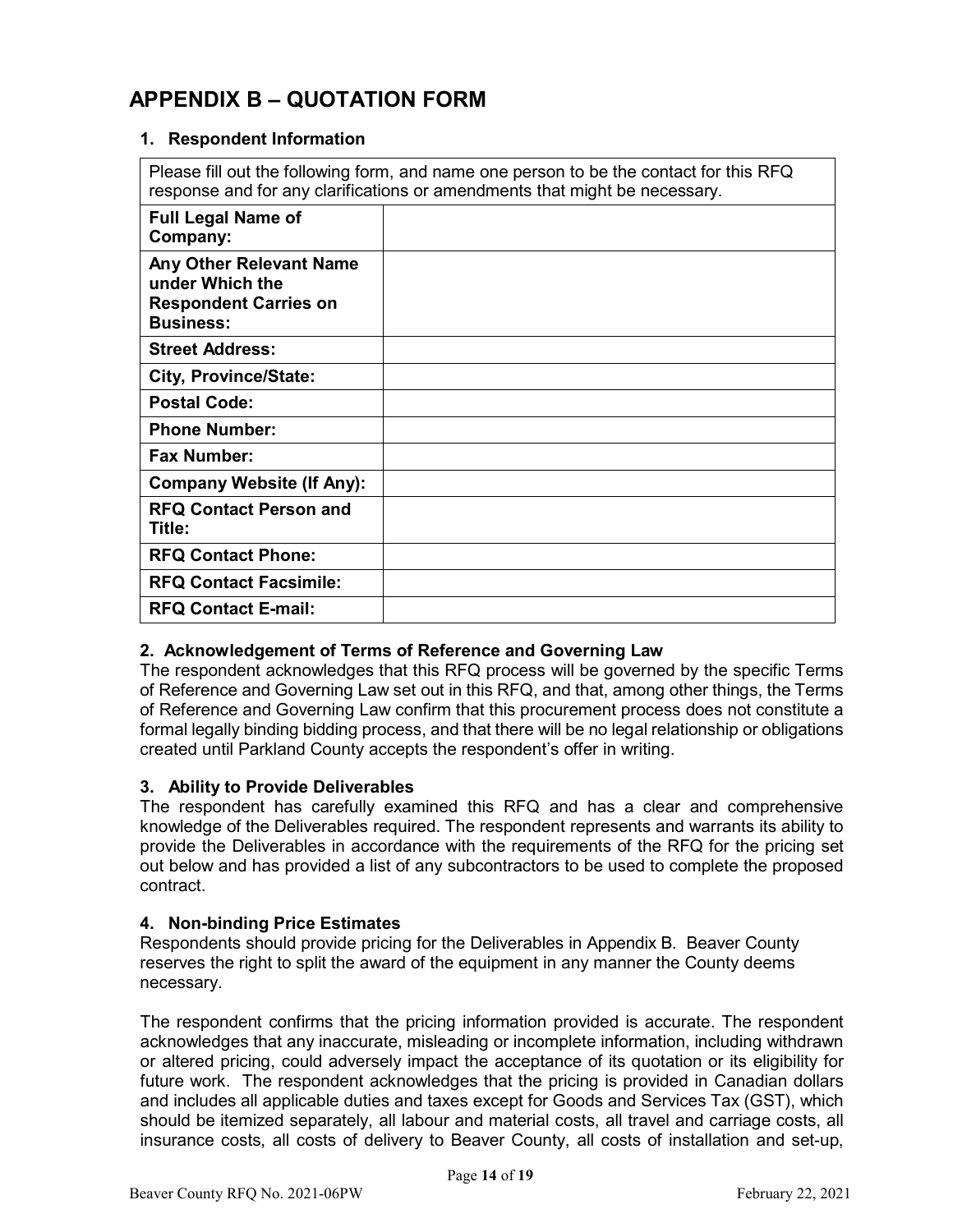including any pre-delivery inspection charges and all other overhead, including any fees or other charges required by law.

### **5. Addenda**

The respondent is deemed to have read and accepted all addenda issued by Beaver County. The onus remains on respondents to make any necessary amendments to their quotations based on the addenda. The respondent is requested to confirm that it has received all addenda by listing the addenda numbers or, if no addenda were issued, by writing the word "None" on the following line: Respondents who fail to complete this section will be deemed to have received all posted addenda.

### **6. Conflict of Interest**

Prior to completing this portion of the Quotation Form, respondents should refer to the following definition of Conflict of Interest:

**"Conflict of Interest"** includes, but is not limited to, any situation or circumstance where

- (a) in relation to the bidding process, the respondent has an unfair advantage or engages in conduct, directly or indirectly, that may give it an unfair advantage, including but not limited to (i) having, or having access to, information in the preparation of its quotation that is confidential and not available to other respondents, (ii) communicating with any person with a view to influencing preferred treatment in the RFQ process, or (iii) engaging in conduct that compromises, or could be seen to compromise, the integrity of the open and competitive RFQ process and render that process non-competitive and unfair; or
- (b) in relation to the performance of its contractual obligations contemplated in the contract that is the subject of this procurement, the respondent's other commitments, relationships or financial interests (i) could, or could be seen to, exercise an improper influence over the objective, unbiased and impartial exercise of its independent judgement, or (ii) could, or could be seen to, compromise, impair or be incompatible with the effective performance of its contractual obligations.

If the box below is left blank, the respondent will be deemed to declare that (a) there was no Conflict of Interest in preparing its quotation; and (b) there is no foreseeable Conflict of Interest in performing the contractual obligations contemplated in the RFQ.

Otherwise, if the statement below applies, check the box.

 $\Box$  The respondent declares that there is an actual or potential Conflict of Interest relating to the preparation of its quotation, and/or the respondent foresees an actual or potential Conflict of Interest in performing the contractual obligations contemplated in the RFQ.

If the respondent declares an actual or potential Conflict of Interest by marking the box above, the respondent must set out below details of the actual or potential Conflict of Interest, and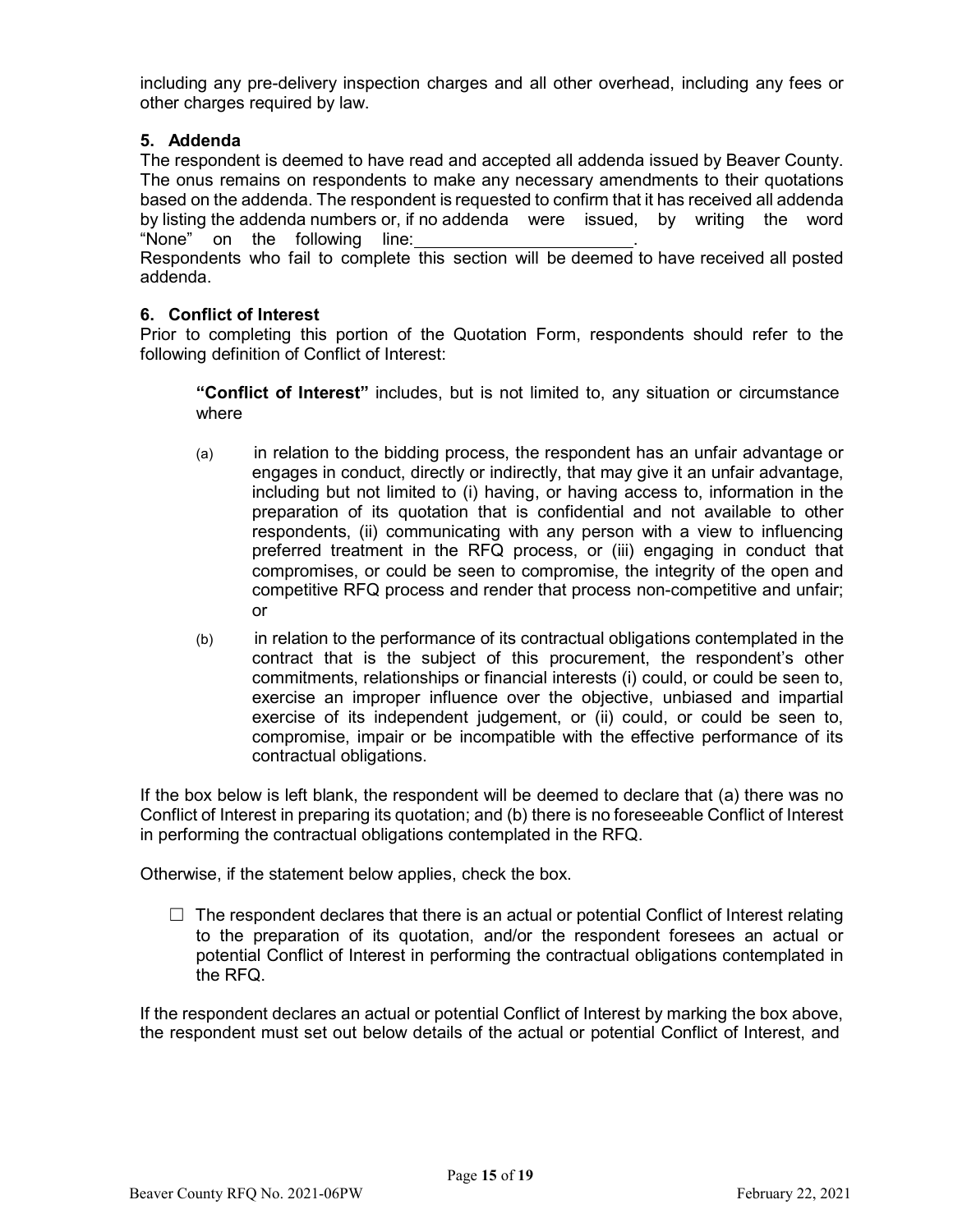must explain why the respondent believes that the Conflict of Interest should not result in disqualification form the RFQ process:

#### **7. Confidential Information of Respondent**

A respondent should identify any information in its quotation or any accompanying documentation supplied in confidence for which confidentiality is to be maintained by Beaver County. The confidentiality of such information will be maintained by Beaver County, except as otherwise required by law or by order of a court or tribunal. Respondents are advised that their quotations will, as necessary, be disclosed on a confidential basis, to Beaver County's advisers retained for the purpose of evaluating or participating in the evaluation of their quotations. If a respondent has any questions about the collection and use of personal information pursuant to this RFQ, questions are to be submitted to Beaver County Contact.

#### **8. Bid Amount**

(Please refer Appendix A for specifics on each location)

| Location              | <b>Metric</b>   | <b>BID AMOUNT</b>     | <b>BID AMOUNT</b>                  |
|-----------------------|-----------------|-----------------------|------------------------------------|
|                       | <b>Tonnes</b>   | (NUMERICAL)           | (WRITTEN IN WORDS)                 |
|                       | <b>Required</b> | <b>Canadian Funds</b> | <b>Canadian Funds GST excluded</b> |
|                       |                 | <b>GST excluded</b>   |                                    |
|                       | <b>796MT</b>    |                       |                                    |
| $\mathbf{2}$          | 1498MT          |                       |                                    |
|                       |                 |                       |                                    |
| 3                     | 537MT           |                       |                                    |
|                       |                 |                       |                                    |
|                       |                 |                       |                                    |
| 4                     | <b>253MT</b>    |                       |                                    |
|                       |                 |                       |                                    |
| 5                     | <b>187MT</b>    |                       |                                    |
|                       |                 |                       |                                    |
| 6                     | <b>234MT</b>    |                       |                                    |
|                       |                 |                       |                                    |
|                       |                 |                       |                                    |
| <b>CONTRACT TOTAL</b> |                 |                       |                                    |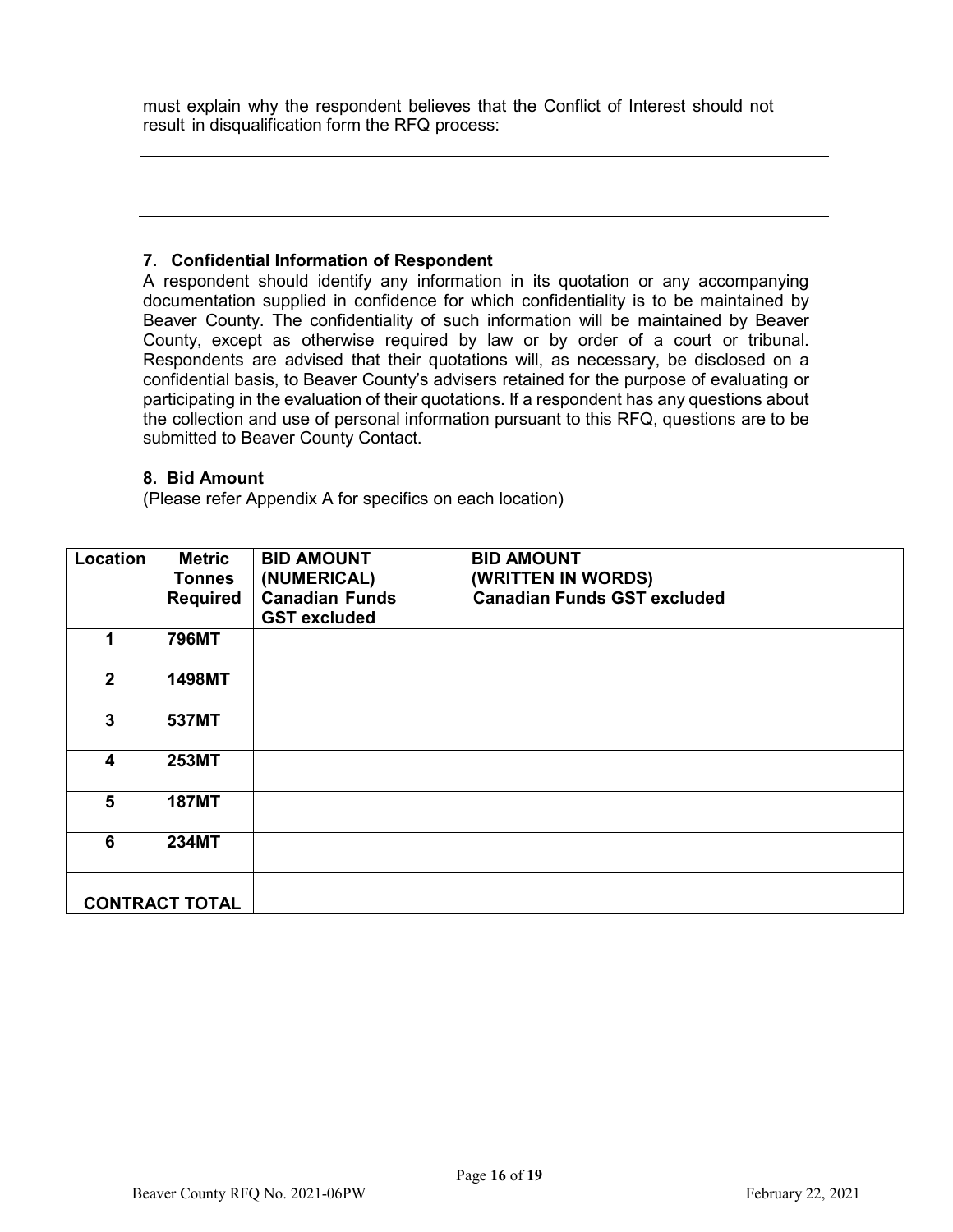# **9. Signatures:**

Signed, seated and submitted for and on behalf of:

| Company:      |                        |           |                    |
|---------------|------------------------|-----------|--------------------|
|               | (Name)                 |           |                    |
| Name & Title: |                        |           | (Apply SEAL above) |
|               | (Please Print or Type) |           |                    |
| Signature:    |                        |           |                    |
| Witness:      |                        |           |                    |
| Dated at      | this                   | __ day of | 20                 |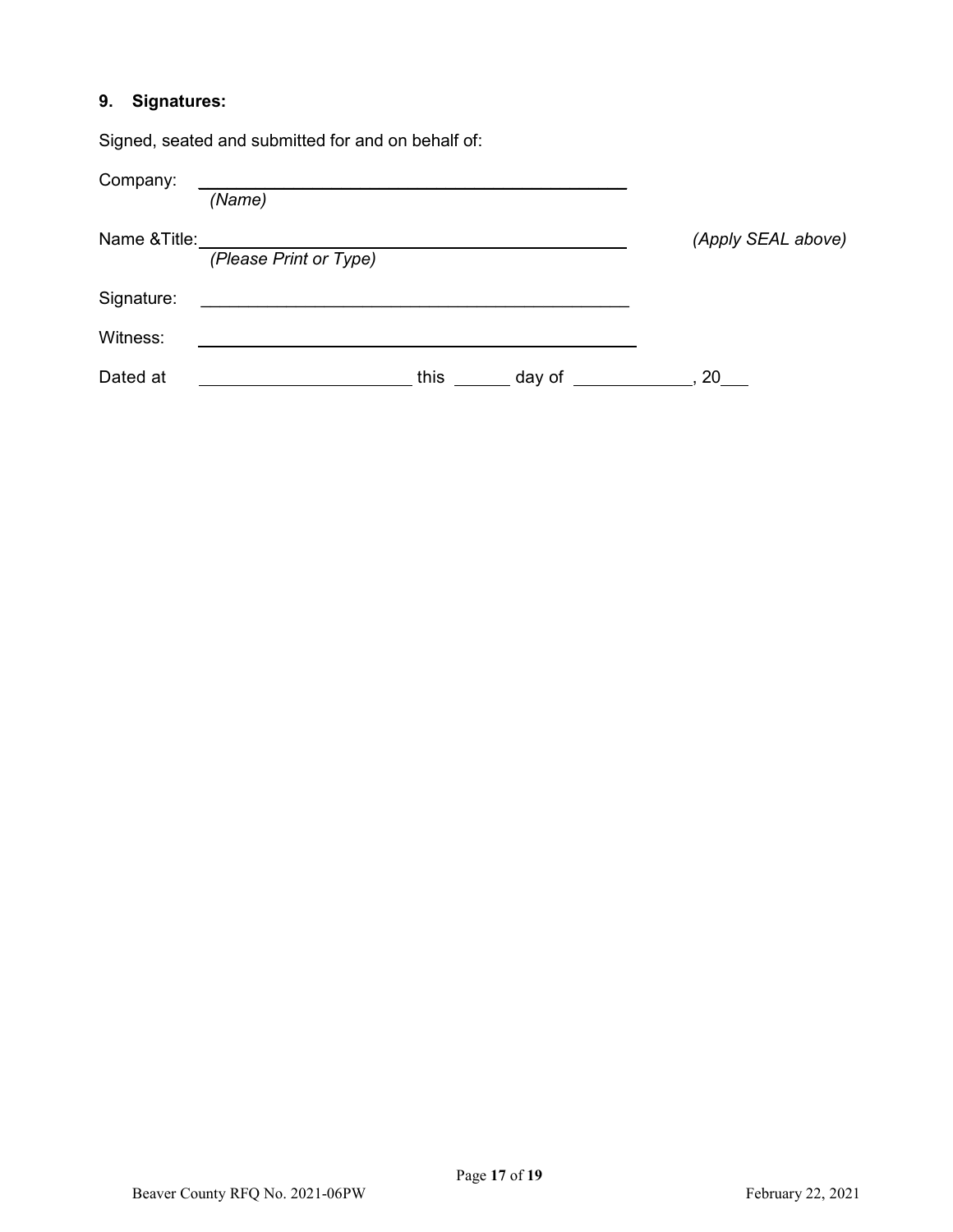# **APPENDIX C – SUPPLIER QUESTIONNAIRE FORM**

#### **1. Business/Company Information**

Provide the following information:

| Name:                   |  |
|-------------------------|--|
| Address:                |  |
| Phone Number:           |  |
| Fax Number:             |  |
| <b>Website Address:</b> |  |

#### **2. Goods and Services Tax (GST) Registration Number**

Provide company's GST registration number

GST Registration Number

#### **3. Years of Experience**

State the number of years' experience providing similar goods and services

Years of Experience

#### **4. Insurance Coverage**

The respondent is required to carry insurance policies in accordance with the minimum requirements and limits set out in Appendix A – Terms and Conditions. Proof of insurance should be provided to Beaver County with the respondent's submission.

 $\Box$  Proof of insurance is attached.

#### **5. Worker's Compensation Board (WCB)**

The respondent is required to provide proof of compliance with all the requirements of the Worker's Compensation Act of Alberta in accordance with Appendix A – Terms and Conditions. A WCB clearance letter should be provided with the respondent's submission as evidence of such compliance.

☐ Current WCB Clearance Letter is attached.

#### **6. Designated Account Representative**

Provide the name and contact details for the Designated Account Representative

| Name:          |  |
|----------------|--|
| Location:      |  |
| Phone Number:  |  |
| Fax Number:    |  |
| Email Address: |  |

#### **7. Relevant Experience and References**